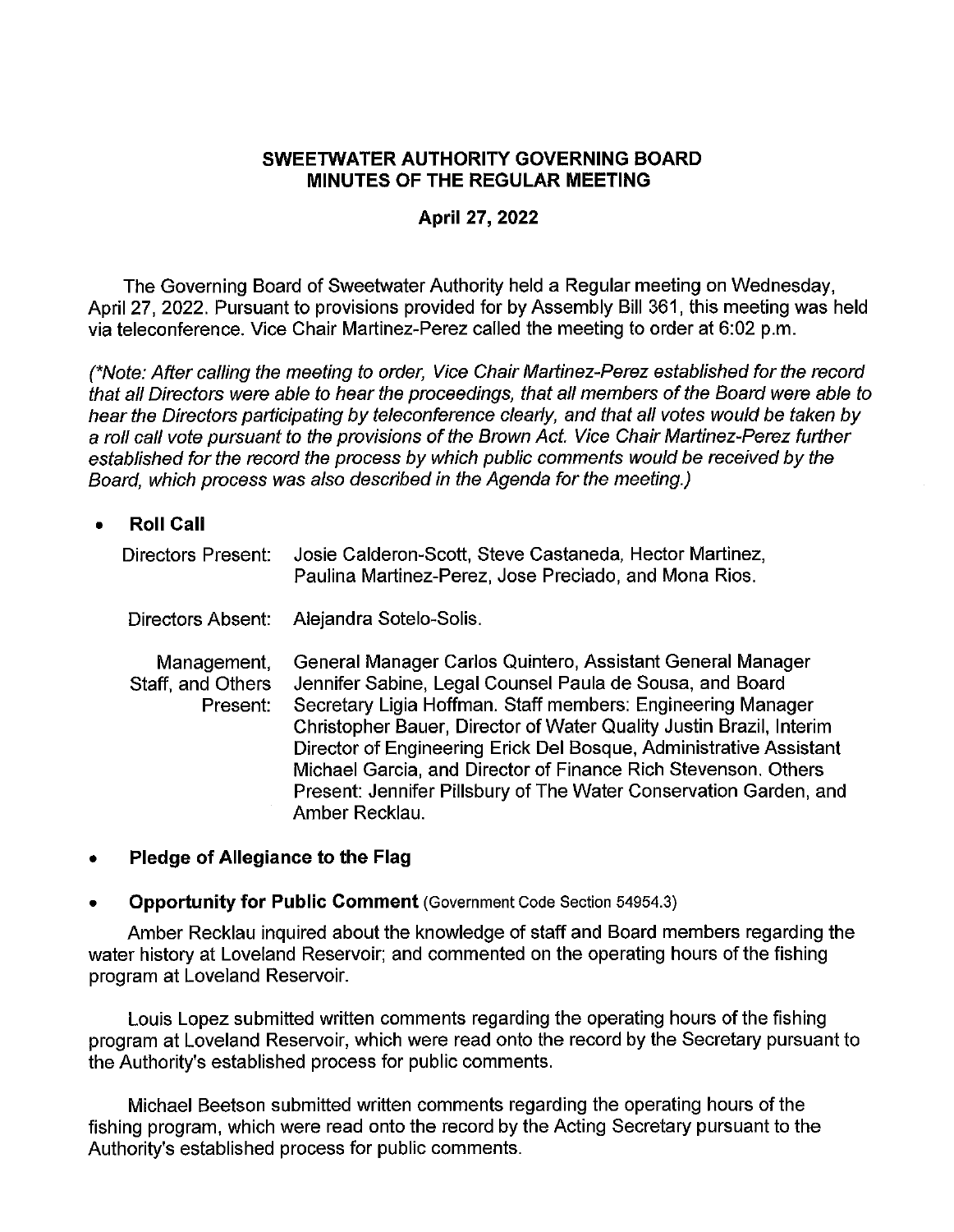Russell Walsh submitted written comments regarding the Board's role in the water levels at Loveland Reservoir, its Fishing Program's boundaries, and operating hours, which were read onto the record by the Secretary pursuant to the Authority's established process for public comments.

Carolyn McGavock submitted written comments regarding public recreation at Loveland Reservoir, which were read onto the record by the Acting Secretary pursuant to the Authority's established process for public comments.

# • **Chair's Presentation**

''The Water Conservation Garden," presented by Jennifer Pillsbury, Executive Director and CEO, The Water Conservation Garden

# **ACTION CALENDAR AGENDA**

- 1. Items to be Added, Withdrawn, or Reordered on the Agenda There was none.
- 2. Approval of Minutes Regular Board Meeting of April 13, 2022

**Director Castaneda made a motion, seconded by Director Rios,** that the Governing Board approve the minutes of the Regular Board meeting of April 13, 2022. **The motion carried unanimously, with Director Sotelo-Solis absent.** 

## **Consent Calendar Items**

**Director Castaneda recused himself from consideration of Agenda Item 4 (approval of San Diego Gas & Electric Demands and Warrants- check number 157613, 157640, and 157652) due to his contract with Sempra Energy, parent company of SDG&E, which Director Castaneda disclosed on the record.** 

**Director Rios made a motion, seconded by Director Calderon-Scott,** that the Governing Board approve the consent calendar. **The motion carried unanimously, with Director Sotelo-Solis absent.** 

3. Findings to Continue Holding Remote/Teleconference Meetings Pursuant to Assembly Bill 361

Recommendation: Make the following findings: 1) The Governor-declared COVID-19 State of Emergency remains in effect and the Board has reconsidered the circumstances of the COVID-19 State of Emergency; 2) State or local officials continue to impose or recommend measures to promote social distancing; and 3) For the next thirty (30) days, the meetings of the Board, its committees, and any other Authority legislative bodies including the Citizens Advisory Committee, shall be held pursuant to the provisions of Government Code section 54953(e), allowing legislative body members and members of the public to participate in meetings remotely in accordance with that section.

4. Approval of San Diego Gas & Electric Demands and Warrants – March 2022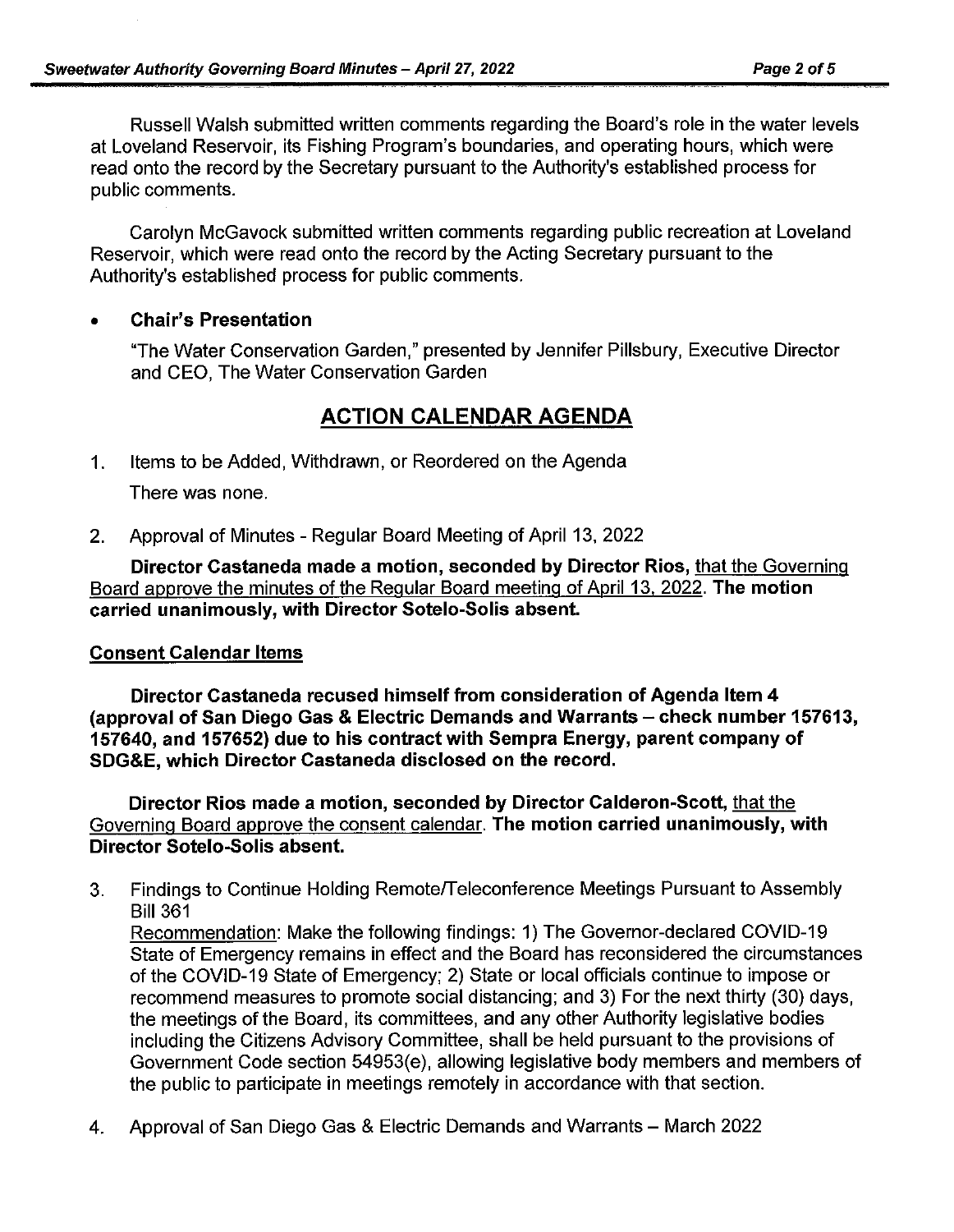- 5. Approval of Demands and Warrants (excludes the San Diego Gas & Electric Demands and Warrants) - March 2022
- 6. Review of Board Policies and Procedures (Policy 507) (Finance and Administration Committee Meeting of 4/20/22) Recommendation: Approve the changes as presented.

### **Action and Discussion Items**

7. Consideration to Award Construction Contract for the FY 2021-22 Pipeline Replacement and Master Plan Programs (Engineering, Capital, and Development Services Committee Meeting of 4/18/22)

Recommendation: Award a contract in the amount of \$2,471,154 to SRK Engineering of Escondido, CA; and allocate \$170,712 from the Capital Contingency Reserve.

**Director Rios made a motion, seconded by Director Castaneda,** that the Governing Board award a contract in the amount of \$2,471,154 to SRK Engineering of Escondido. CA, to construct the FY 2021-22 Pipeline Replacement and Master Plan Programs: and allocate \$170,712 from the Capital Contingency Reserve. **The motion carried unanimously, with Director Sotelo-Solis absent.** 

8. Consideration of Draft FY 2022-23 Five-year Financial Plan for Review and Comments (Finance and Administration Committee Meeting of 4/20/22) Recommendation: Provide comments to staff to incorporate in the Draft FY 2022-23 Five-year Financial Plan for completion of the Draft FY 2022-23 Budget for presentation at the May 23, 2022 Special Board meeting.

The Governing Board provided comments to staff.

No action was taken by the Governing Board.

9. New Business

Consideration to Adopt Resolution 22-03, Amending and Adopting Local Guidelines for Implementing the 2022 California Environmental Quality Act

**Upon a motion by Preciado, seconded by Castaneda,** the following resolution was adopted:

#### **RESOLUTION 22-03**

### **RESOLUTION OF THE GOVERNING BOARD OF SWEETWATER AUTHORITY AMENDING AND ADOPTING LOCAL GUIDELINES FOR IMPLEMENTING THE 2022 CALIFORNIA ENVIRONMENTAL QUALITY ACT**

was passed and adopted by the following vote to wit:

- Ayes: Directors Calderon-Scott, Castaneda, Martinez, Martinez-Perez, Preciado, and Rios
- Noes: None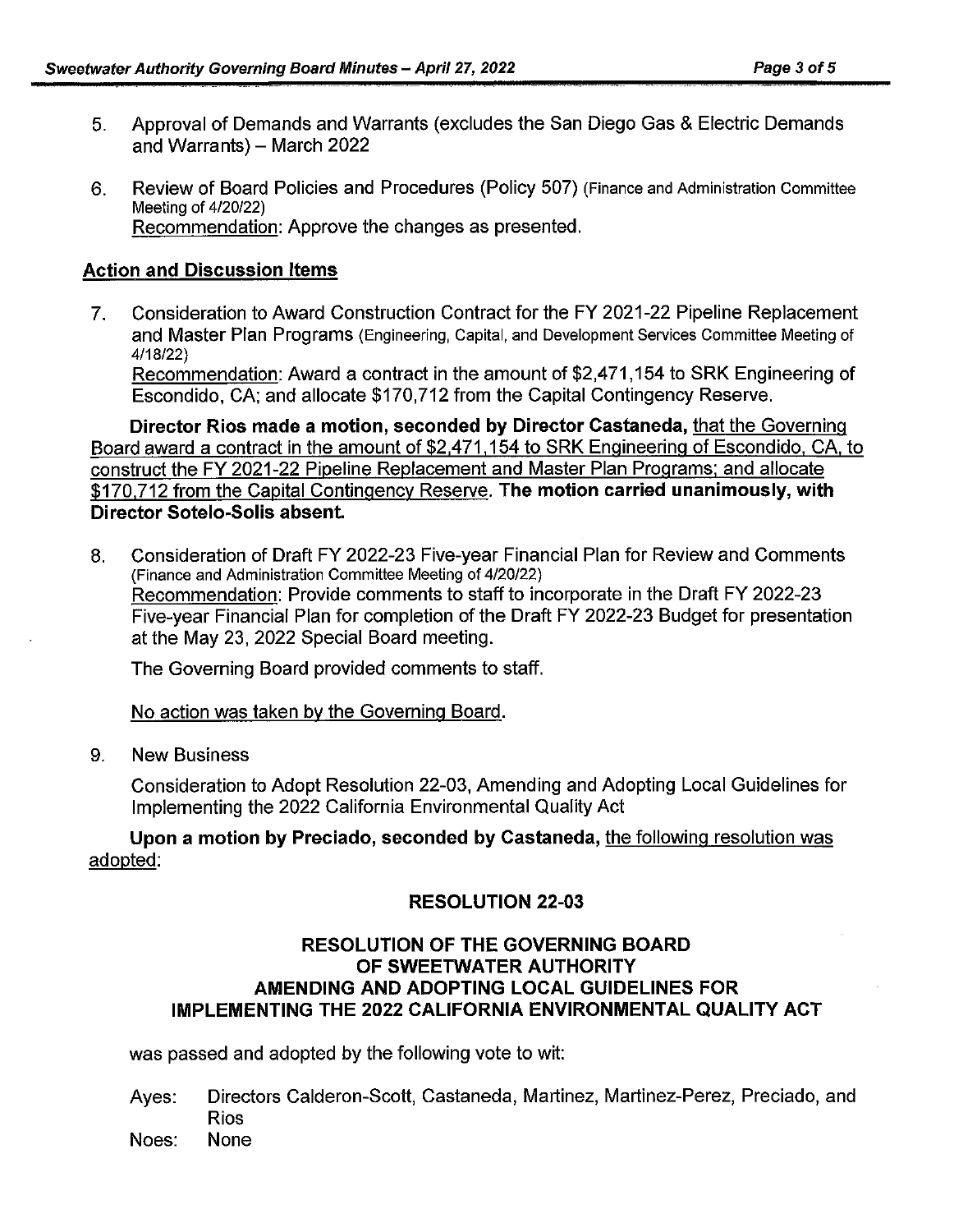Absent: Director Sotelo-Solis Abstain: None

- 10. Approval of Directors' Attendance at Meetings and Future Agenda Items
	- A. Per diem approval for Directors who wish to attend the 2022 High School Photo Contest Winners Artists Reception at the Bonita Museum & Cultural Center - May 12,2022
	- B. Council of Water Utilities Virtual or In-person Meeting, Tuesday, May 17, 2022, 8:00 a.m. - Program Title: "Importance of a Data-driven Future for Water Management," presented by Dorene D'Adamo, Vice Chair, State Water Resources Control Board (Note: RSVP deadline is April 28, 2022)

**Director Castaneda made a motion, seconded by Director Rios,** that the Governing Board approve per diem for item 10.A. **The motion carried unanimously, with Director Sotelo-Solis absent.** 

# **REPORTS AND INFORMATIONAL ITEMS**

- 11. COVID-19 Pandemic Delayed Revenue Balance Dashboard
- 12. Committee Minutes
- 13. Committee Look Ahead
	- Engineering, Capital, and Development Services Committee Six-Month Look Ahead FY 2021-22 Q4 & FY 2022-23 Q1 (Information Item) (Engineering, Capital, and Development Services Committee Meeting of 4/18/22) Recommendation: No action was required by the Governing Board.
	- Finance and Administration Committee Six-Month Look Ahead FY 2021-22 Q4 & FY 2022-23 Q1 (Information Item) (Finance and Administration Committee Meeting of 4/20/22) Recommendation: No action was required by the Governing Board.
- 14. Informational Reports
	- Financial Reports March 2022
	- Quarterly Capital Projects Report Third Quarter FY 2021-22
	- Quarterly Performance Measurement Report Third Quarter FY 2021-22
	- Quarterly Report of Directors' Expenses Third Quarter FY 2021-22
- 15. Report of Management

General Manager Quintero commended staff for their efforts on managing two water distribution and quality emergencies, and that reports will be presented upcoming Committee meetings.

16. Report of Representatives to the San Diego County Water Authority (SDCWA)

Director Preciado reported on the rate-setting actions taken by the Metropolitan Water District and its impact to regional water agencies' budgets; the SDCWAs diverse water supply